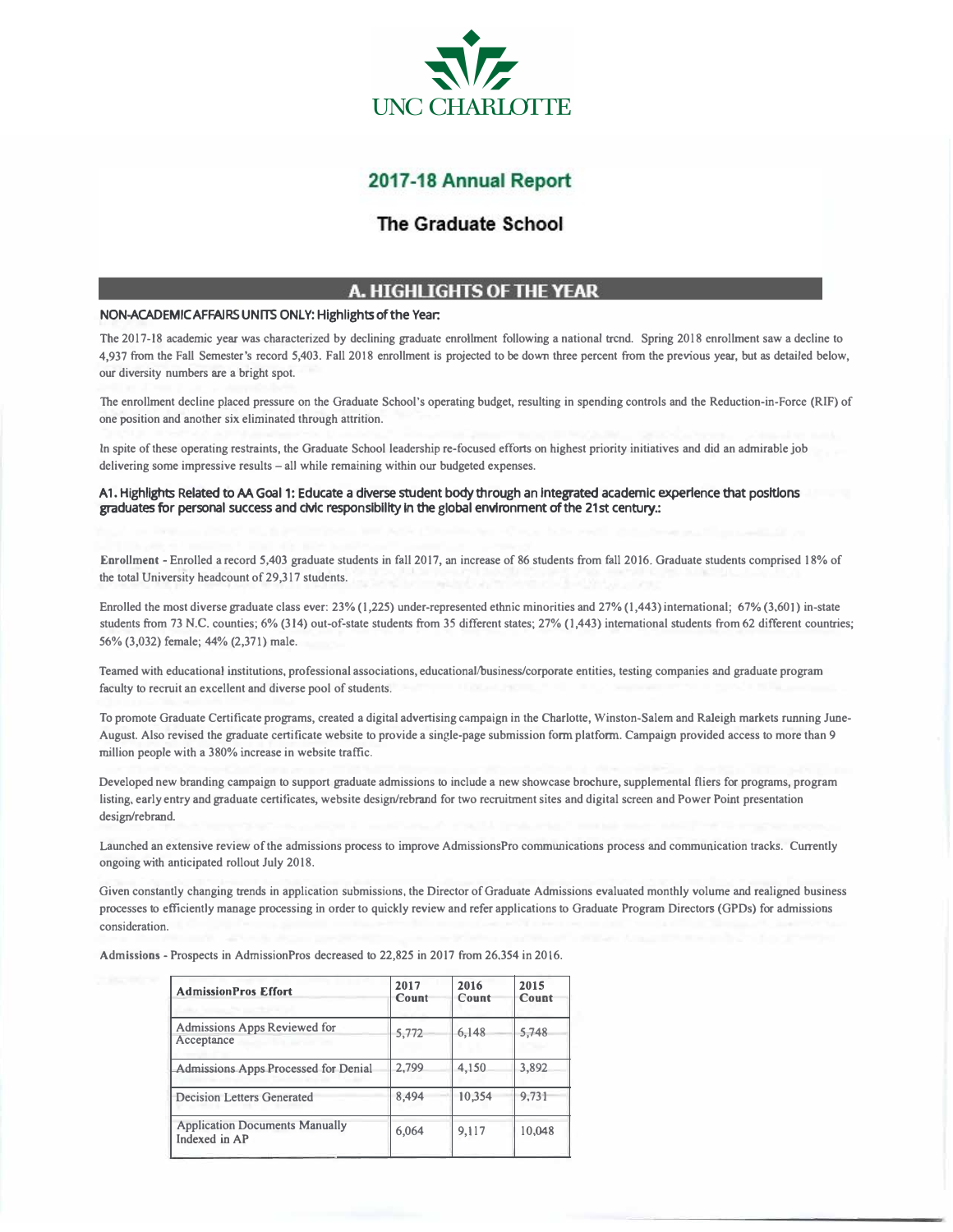| Documents Linked to Applications in<br>AP (system linked 82% of documents to<br>applications automatically) | 112,539 | 16,229 | 15,372 |
|-------------------------------------------------------------------------------------------------------------|---------|--------|--------|
| New Applications Processed in AP                                                                            | 9,418   | 10,852 | 10,295 |
| Initial Residency Determinations on<br>Applications                                                         | 6,547   | 8,124  | 7,608  |
| Campus Safety/Criminal Background<br><b>Checks Reviewed</b>                                                 | 556     | 679    | 660    |
| Test Score Files Imported To AP                                                                             | 288     | 311    | 312    |
| Message Board Post Responses                                                                                | 5,985   | 6,481  | 3.919  |
|                                                                                                             |         |        |        |

Enrollment Management - 75% of graduate programs established enrollment and graduation projections in eGEM, and a lesser number developed online enrollment plans with clear goals and strategies to achieve those goals.

The number of graduate programs available as Early Entry was increased to UNC Charlotte's most exemplary undergraduate students. As a result, early entry applications increased 11.2% over the prior year as of April 1, 2018 (159 compared to 142).

Teamed with graduate faculty and staff in the Office of International Programs to serve as a resource for graduate faculty to develop internationalconduits to cultivate collaborative opportunities, recruit excellent graduate students, and promote the exchange of domestic students and faculty for international educational opportunities.

Graduate Faculty Appointments - The Graduate School reviewed and processed 428 graduate faculty appointments this year, up nine from last year's 419.

Faculty Recognition - Facilitated the 2018 Harshini V. de Silva Faculty Award and First Citizens Bank Scholars Medal Award competitions. Dr. Chuang Wang, Education Leadership, was this year's de Silva recipient and Dr. Pinku Mukherjee, Biological Sciences, received the First Citizens award.

**GPO Support** - Launched the rcbrandcd cGEM as *GPDNet* (Graduate Program Director Network), a one-stop, onlinc system to support the management of graduate programs with news and information, training, data and analytics, resources, and strategic Graduate Enrollment Management tools.

Updates to GPDNet in its first year included 287 news briefs and updates that produced over 23 ,000 page views.

GPDNet was equipped with a "communication toolkit" to aid communications with prospective students (https://egem.uncc.edu/gpd-newsinfo/communications-toolkit/). Since inception in March, the tool has garnered 31 Page Views and visitors spent 5:03 minutes on the page.

Graduate Student Support - Our front office staff fielded 9,646 calls and 2,320 walk-in requests related to Admissions and Student Affairs this year.

Academic Affairs - DegreeWorks was well utilized by students and faculty this year, showing increases in both categories (20% student increase, approximately 50% increase in faculty usage). More than 5,026 students accessed the system.

Student Progress Reports by Program was initiated in November, now producing 86 reports monthly.

80% of graduate students who applied for graduation were cleared within three days of the end of the term, with 723 degrees awarded in Fall 2017.

The overall number of students graduating decreased slightly this year, for a total of 1673 (Doctoral, Master's thesis, Master's non-thesis and Graduate Certificates).

Research Integrity Office - The University Research Integrity Office, led by Associate Provost and Dean of the Graduate School Tom Reynolds, reviewed seven cases in the 2017-1 8 academic year. Of those cases, two went to the inquiry phase, two required full investigations and three were resolved within the Research Integrity Office.

A proposal was developed and submitted to the National Science Foundation on Cultivating Cultures for Ethical STEM.

Capital Campaign - This year the Graduate School raised an additional \$1 million in gifts for a total of \$2.5 million in the Capital Campaign. The Graduate School's fundraising focus is on graduate student fellowships and the Center for Graduate Life.

**Student Funding** - Supported 1,082 students with tuition and/or health insurance awards using both merit and need-based aid, and managed assistantship contracts for 1,528 students, with an average of 1.5 contracts per student.

Provided daily management of the eGA system, accommodating 414 approvers and 192 workflows. Created 10 new workflows for system upgrades.

|       | <b>Fall 2017</b>             |                              | Spring 2018                  |                    |  |
|-------|------------------------------|------------------------------|------------------------------|--------------------|--|
| Award | Number of<br><b>Students</b> | <b>Total</b><br><b>Spend</b> | Number of<br><b>Students</b> | <b>Total Spend</b> |  |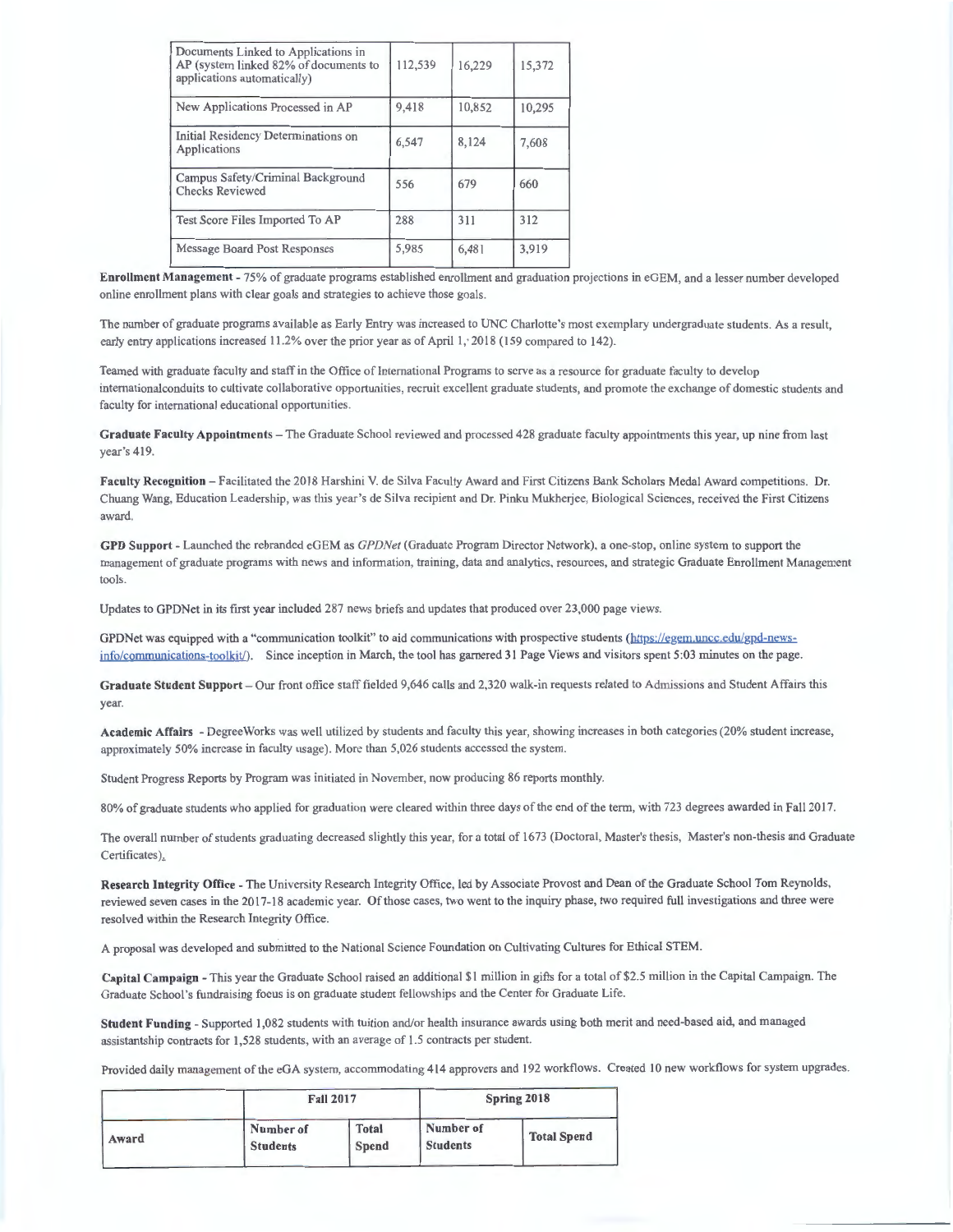| GASP                                                                | 638<br>(392 nonresidents<br>246 residents)               | \$3,564,040                       | 654<br>(405 nonresidents)<br>249 residents) | \$3,526,440                        |
|---------------------------------------------------------------------|----------------------------------------------------------|-----------------------------------|---------------------------------------------|------------------------------------|
| <b>GASP Students Who</b><br>Received Tuition Support<br>from Grants | 101                                                      | \$179,991<br>recovered            | 129                                         | \$225,157<br>recovered             |
| <b>Health Insurance</b>                                             | For '17-18: 584 students for a total cost of \$1,176,249 |                                   |                                             |                                    |
| <b>GASP Students w/</b><br>Health Insurance paid by<br>grants       | 46                                                       | \$70,556                          | 76                                          | \$96,264                           |
| <b>GASP</b> Students who<br>Waived or declined<br>health insurance  | For '17-18: 71                                           |                                   |                                             |                                    |
| Master's Awards                                                     | 347                                                      | \$658,763                         | 352                                         | \$668,059                          |
| <b>GAANN Fellows</b>                                                | 7                                                        | \$40,882                          | $\overline{7}$                              | \$40,882                           |
| Philanthropic Award<br>Assistance                                   | 10                                                       | \$41,836                          | 10                                          | \$32,951                           |
| <b>NSF Fellows</b>                                                  | 4                                                        | \$8,885.50<br>\$184K<br>from NSF) | $\overline{4}$                              | \$8,885.50<br>(\$184K from<br>NSF) |
| <b>Fulbright Fellows</b>                                            | $\overline{\mathbf{4}}$                                  | \$26,868                          | $\overline{\mathbf{4}}$                     | \$16,793                           |
| Veteran's Awards (tuition<br>+ health insurance)                    | 5                                                        | \$10,097                          | 5                                           | \$6,506                            |
| <b>TOTAL AWARDS</b><br>(fall/spring)                                | 1,082                                                    |                                   |                                             |                                    |

Promoted Fulbright opportunities to graduate students through the development of collateral materials, web page and multiple presentations to students and graduate faculty. One new Fulbright student from Egypt was enrolled in DSBA fall 2017 for a total of five. Two Fulbright students graduated Dec. 201 7/May 20 18 from Ph.D. Public Policy, one from DSBA and one from MA Communications Studies. There are five Fulbright applicants for fall 2018, with three offered admission.

Provided mini grants to train eight applicants for the NSF GRFP, and one obtained the fellowship to begin fall 2018.

Awarded summer fellowships to 35 students through a competitive program to support their research and improve time to degree.

Coached, supported and trained 200 students to apply for 273 extramural funds through the Fellowship Application Incentive Program (FAIP). To date, 21 students have received one or more awards, including:

PEO International Peace Scholarship (\$12,500);

Department of Defense SMART Scholarship (\$38,000/year stipend plus tuition and fees);

Air force Research Laboratory Internship (\$11,732 for summer 2018);

Firefighters Charitable Foundation Scholarship;

John Harper Scholarship from the American Coal Ash Association; and the

National Institutes of Health G-SOAR program paid summer internship at NIH.

**Student Funding Task Force** - Applications for Graduate School Fellowships increased this year with 229 students submitting an application through the scholarship portal.

The Graduate Student Funding Task Force is examining the state of graduate student funding at UNC Charlotte to make recommendations pertaining to two critical aspects of graduate student support:

- 1. Sustainable and scalable funding for graduate students, and
- 2. Effective and efficient use of internal and extramural resources.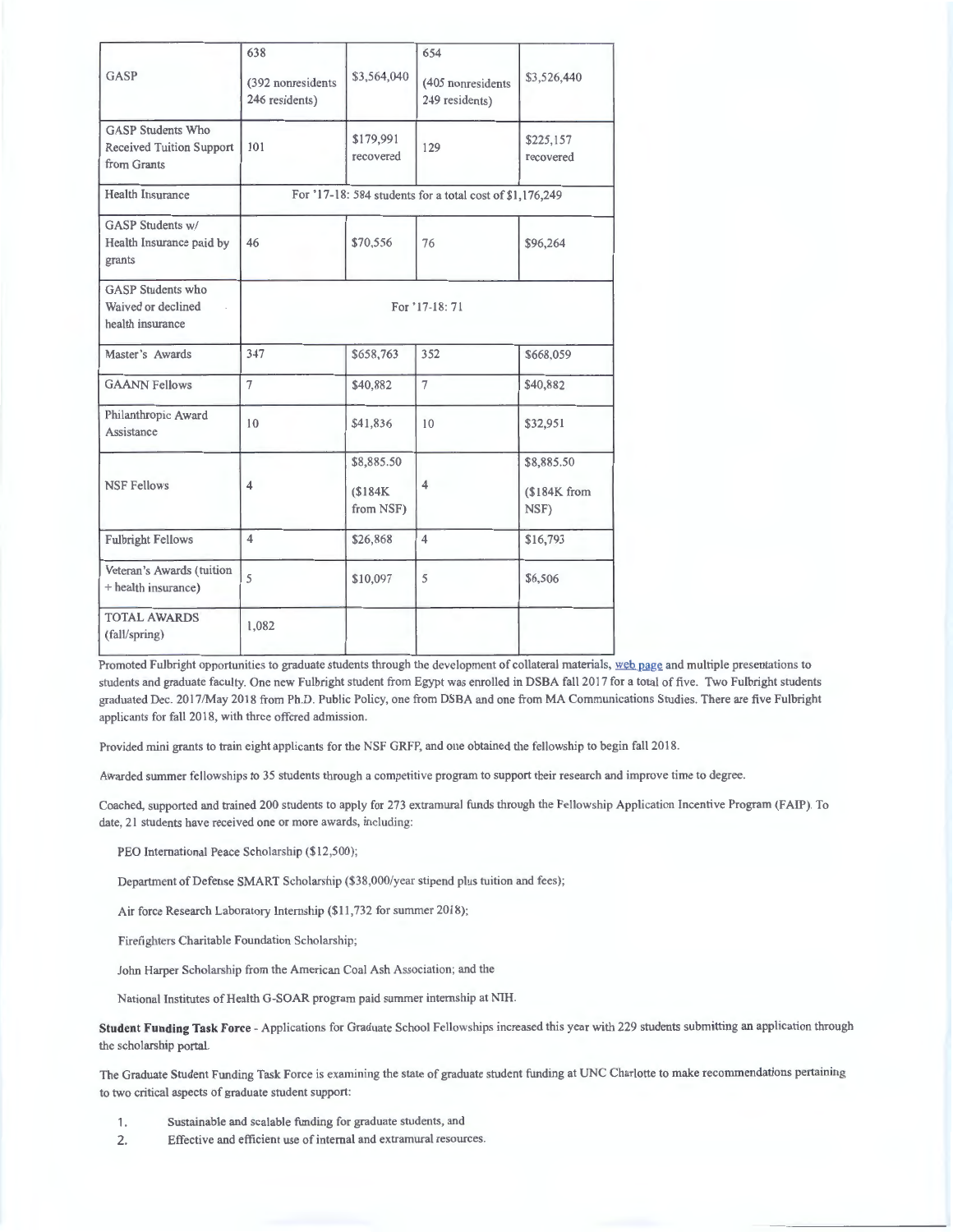The Task Force held seven campus forums for faculty, staff and students, collecting and analyzing data to identify best practices. overarching goals and guiding principles. The Task Force will develop recommendations in support ofa final report to be finalized later in 2018.

Communications - The first GPD Summit in September included a plenary session and several breakout sessions on topics such as student funding, recruitment, and retention strategies.

As a follow-up to the GPD Summit, six individual college "Pop-Up" meetings were held in the spring where the colleges set topics for the agenda.

In addition, the Graduate School hosted regularly scheduled meetings of the Graduate Program Director Advisory Council.

**On-Boarding** - Created multiple onboarding communications strategies to improve the on-boarding of new hires to the Graduate School, including a New Hire Handbook, New Hire Procedures for Graduate School Staff, and a new procedure to welcome graduate assistant workers each semester. While Human Resources does an excellent job orienting new hires, many of the Graduate School personnel work as temporary or time limited staff, therefore they don't process through Human Resources..

Attached Files There are no attachments.

#### **Types of Accomplishments Discussed Above::**

External Partnerships, Student Success, Faculty Success, New Educational Programs, New Student Support Programs, Student Access, External Public Relations/Outreach, Faculty Development, Improvements in Student Advising, Other Accomplishments

### **A2.. Highlights Related to AA Goal 2: To expand the frontiers of knowledge and leverage discovery for the public benefrt: though innovative programs that span the disciplines in research, creative activities, and graduate education.:**

Graduate Student Affairs - The Center for Graduate Life was visited by 4218 graduate students. Enrollment in GRAD courses offered through the CGL reached 222 for the 2017-18 year.

The New Student Orientation event was attended by 750 students and satisfaction with the event improved by four percent over last year.

Training and support was provided to 378 graduate teaching assistants.

The addition of Dissertation Days, dissertation support group and the on-going dissertation boot camps supported 92 doctoral students working on dissertations.

Attached Files There are no attachments.

#### **Types of Accomplishments Discussed Above::**

External Partnerships , Student Success, Faculty Success, New Educational Programs, New Student Support Programs, Student Access, Improvements in Student Advising,

#### A3. Highlights Related to AA Goal 3: To engage community partners in mutually beneficial programs that enhance the economic, civic, **and cultural vitality of the region.:**

The Graduate School website was updated through an inter-departmental effort to improve navigation by placing strategic information in key places along with implementation of new Drupal content types. Website analytical measurements and audience praise increased, particularly within the revised Funding pages. Traffic on the Funding site increased from 116 to 296 average weekly hits.

Degree Works helped improve the clarity of cunicula by encouraging programs to specify degree requirements, processing more than 292 curricular changes as of April 2018. This represents a 900% increase in proposals.

Collaborated with Graduate Enrollment Management (associate deans) to provide content and usability feedback on the new eGEM (GPDNet) system, and made suggested changes.

The inaugural **Doctoral Hooding Ceremony** this spring was attended by 400-500 guests. 75 doctoral graduates and advisors participated in the event that is aimed at helping spotlight graduate accomplishments.

Worked with the Graduate Council to approve and implement a new test policy in support of holistic admissions review. To date, 15 programs have eliminated the standardized test requirement entirely, and another 52 programs have established criteria to waive the test for specific applicants.

Attached Files There are no attachments.

**Types of Accomplishments Discussed Above::**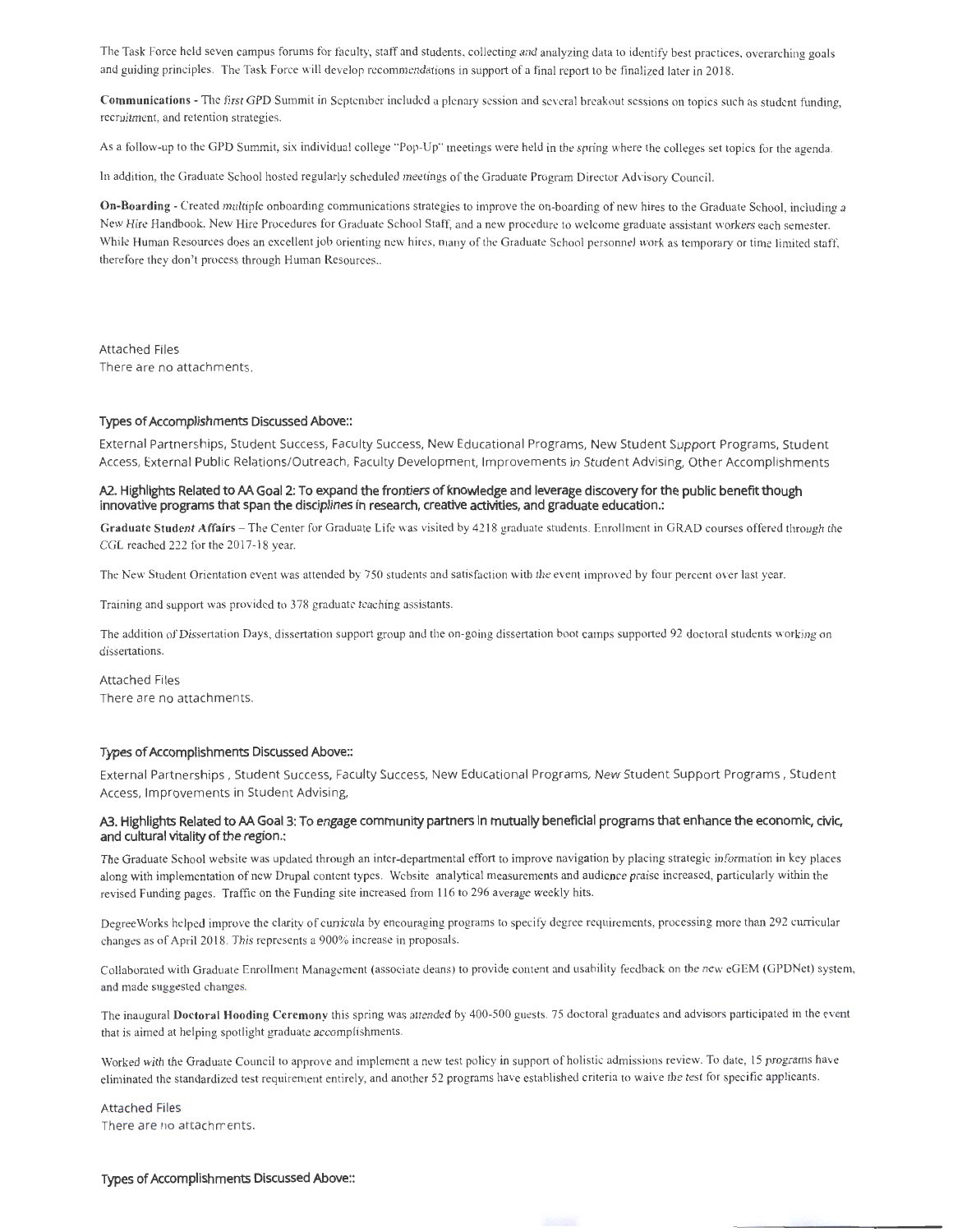External Partnerships, Student Success, Faculty Success , New Educational Programs, New Student Support Programs , Student Access, External Public Relations/Outreach, Improvements in Student Advising,

## **B. Examples of Data-Based Improvements During the Year.**

**Suspensions and Terminations** - Graduate Academic Affairs has worked to improve the accuracy of suspensions and terminations of graduate students. An analysis of terminations showed that many students had not been formally suspended. A change in this process led to a 43 percent reduction in terminated students.

Degree Requirements - Degree Works has made it possible to improve the clarity of curricula by encouraging programs to specify degree requirements, processing more than 292 curricular changes as of April 2018. This 900 pacent increase in proposals should improve time-to-degree.

**Early Entry** - An Early Entry report was developed to help manage the growing number of Early Entry students (up 40%).

**Teaching Assistant Training** - The GCG revamped TA training in response to evaluations from students of in-person classes. Much of the content was convetted to on-line modules and TA training is now offered in a hybrid format. The first offering received positive feedback and we expect to see increased participation.

Enrollment Differentiators - Applicant feedback consistently lists "Career Advancement" as the primary motivation for pursuing graduate education and place high importance on career outcomes and faculty research expertise. We continually stress the importance of including such information on program websites through GPDNet and face-to-face training.

**Application Processing** - The Director of Graduate Admissions evaluated monthly volumes and realigned business processes to more efficiently manage processing and more quickly review and refer applications to GPDs for admissions consideration.

**eGEM** - Enrollment and graduation projections were submitted by 133 (90 percent ) of the graduate programs. Enrollment management plans were uploaded by 69 programs (52 percent)

Through collaboration with the Graduate Enrollment Management workgroup (associate deans), content and usability suggestions were provided on the new eGEM system.

#### **Major Accomplishments: Discussion:**

Enrollment - Enrolled a record 5,403 graduate students in fall 2017, an increase of 86 students from fall 2016. Graduate students comprised 18% of the total University headcount of 29,317 students.

Enrolled the most diverse graduate class ever: 23% (1,225) under-represented ethnic minorities and 27% (1.443) international; 67% (3,601) in-state students from 73 N.C. counties: 6% (314) out-of-state students from 35 different states; 27<sup>o</sup> (1,443) international students from 62 different countries: 56% (3.032) female; 44% (2,371) male.

**Degree\Vorks** - Use of Degree Works among students and faculty continued to increase. The number of students using Degree Works grew from 1,306 in April 2017 to 2,170 in April 2018.

A new DegreeWorks Student Progress Report launched this year allows program directors to see all of their students at once and understand where each stands in the program. There are currently 40 subscribers receiving 86 reports monthly.

**\'.ew Policies** - Several academic policy revisions were submitted to Graduate Council, including one that changes the C grading policy to now consider the GPA rather than the number of C grades.

A new policy supporting holistic admissions review also was approved. To date, 15 programs have eliminated the standard test requirement, and another 52 programs waive the test for some applicants.

**Student Funding** - The Graduate School saw a significant increase in the number of students applying for scholarship or fellowships through the Graduate School. This was due, in part, to improvements in the Scholarship portal and to a new Graduate School incentive program called Fellowship Application Incentive Program (FAIP). Through FAIP, support and coaching was provided to 200 students who applied to 273 extramural funds.

Through a staff initiative. more than S500,000 was recovered from grants and contracts to support graduate students.

Hooding Ceremony - The Graduate School planned and executed the University's first Doctoral Hooding Ceremony this spring, where 75 doctoral graduates and advisors participated. An estimated 400-500 attended the event and participant feedback was positive. Opportunities for improvement were identified and will be incorporated into the 2018 ceremony.

Center for Graduate Life - While enrollment in GRAD courses dropped this year, attendance in general remained strong, with 4,218 students participating in CGL offerings. Programs to support thesis dissertation writing were expanded through Dissertation Writing Days offered throughout the year. The COL had an interim director for much of the year.

### **Supporting Documentation:**

Start:

7/1/2017